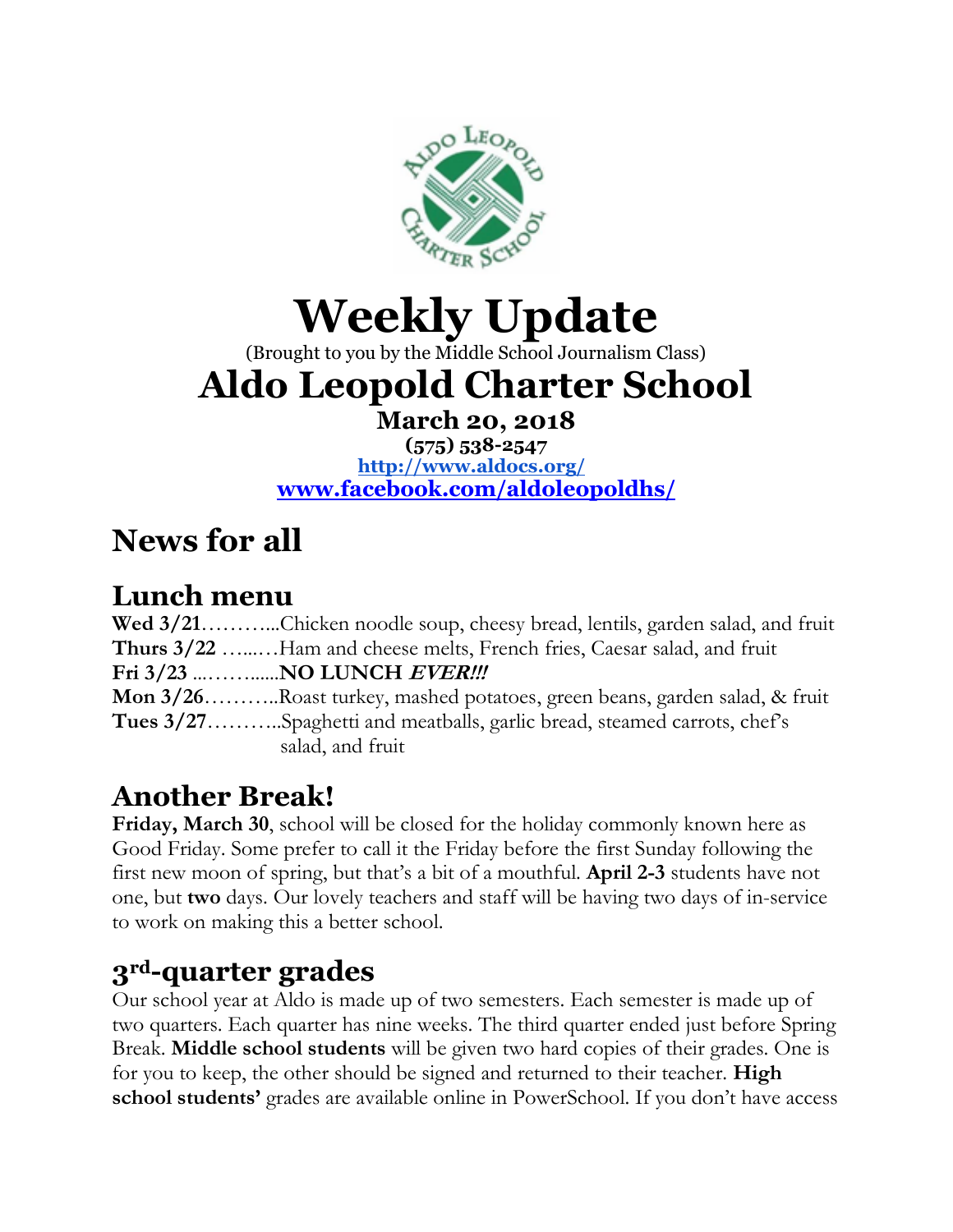to PowerSchool, come in for a hard copy of your child's grades. If you don't know how to get access to PowerSchool, call the school and we will help you.

## **Composting is Back!**

This week the school will start composting: what a healthy environmental habit! The compost will be going to our garden so that all that waste is put to good use! After lunch, scrape your scraps into the buckets: there is one compost bin next to each wash station, and a third is in the kitchen for teachers and staff. **SO NO EXCUSES, COMPOST! Don't compost your MEAT, CHEESE, DAIRY, or your RADIOACTIVE waste! We will accept coffee grounds, egg shells, fruits, veggies, and especially your grass clippings. THANK YOU!** 

## **Book Flair**

We are looking forward to our very first Scholastic **Book Fair April 9-13**! Between now and then, participating students (it's voluntary) will keep track of the pages they read. Then they will be entered into a contest for the most pages read. Prizes will be given for 1st, 2nd, and 3rd place. Contact Catalina to **volunteer to help** at the fair Tuesday  $(4/10)$  and Wednesday  $(4/11)$ - cclaussen@aldocs.org

## **Costa Rica is calling**

Avery (MS and HS social studies teacher) is holding a meeting in the right side of the portable (that building behind the high school) on **Wednesday March 21 at 4 p.m**. to share information about an exciting opportunity to do a guided trip to **Costa Rica**  in the **summer of 2019**. If you can't make it and have questions don't hesitate to email Avery at this address,  $a$ jepson $@$ aldocs.org.

#### **Come one, come all!**

The School Advisory Council will meet **March 22 at 5:30 p.m**. in Mr. Sherwood's office. They will be reviewing the **parent satisfaction survey**.

## **Committees**

Policy ................ Wed 3/28.....8:40 a.m............. Mr.Sherwood's office SHAC................ Wed 4/4 ......4:30 p.m. ........... Jim's room SAC ................... Thurs 4/5 ....5:00 p.m. .......... Mr. Sherwood' Risk mgmt......... Tues 4/10 ...4:30 p.m. .......... Jim's room GC..................... Wed 4/11.....5:30 p.m. ........... Lobby **SHAC**= School Health Advisory Council **SAC=** School Advisory Council **GC**= Governing Council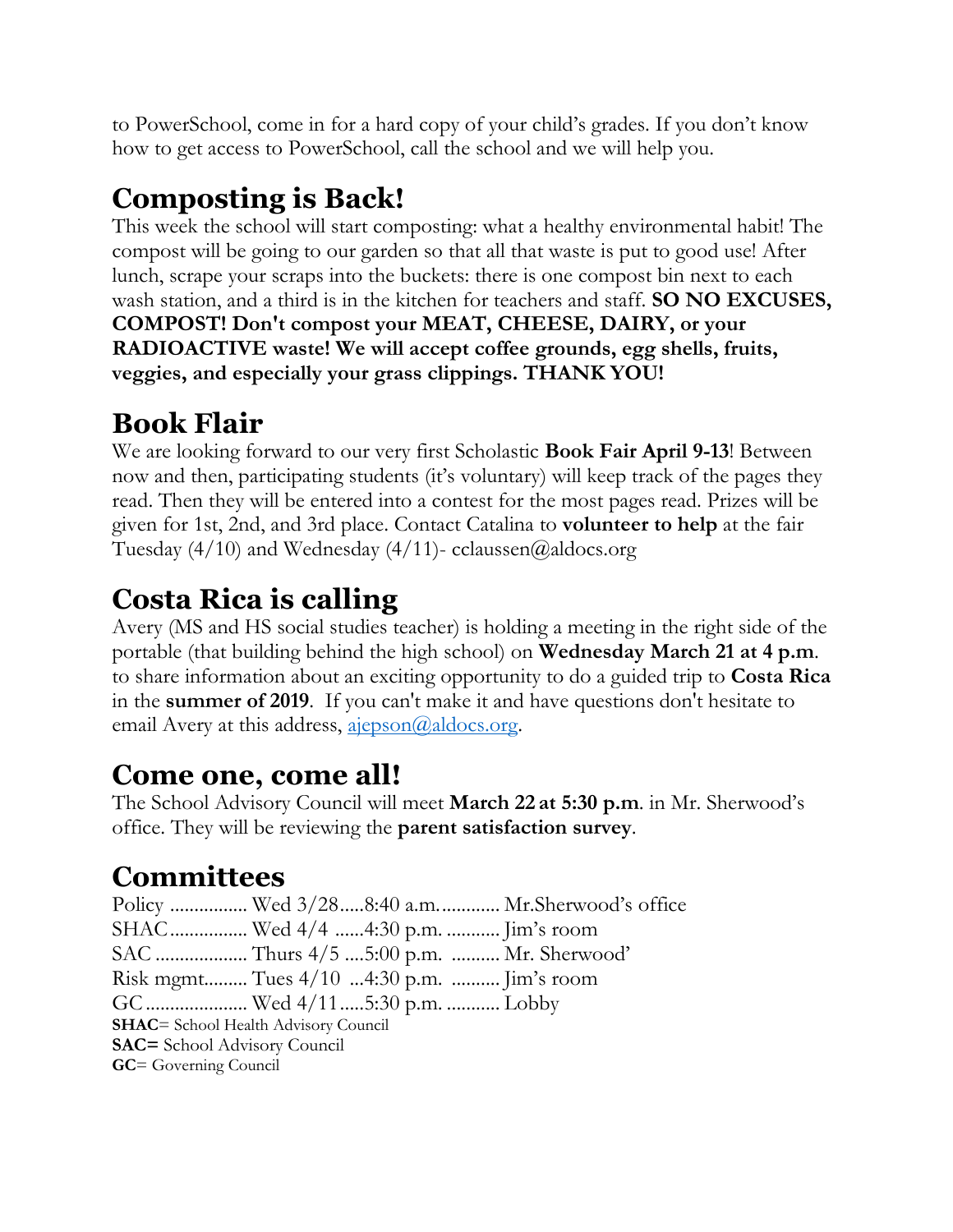# **High School**

#### **The big reveal**

Good luck to all the students! Parents of **9th and 10th graders** should keep an eye out for the projects presentation schedule in their students' 'aldostudents' email account. Presentation times are approximate due to a variety of uncontrollable variables. Family, friends, and the public are welcome to come to the **Global Resource Center** to see the presentations. Sophomores Ajalaa, Michelle, Carlos, Livia, and Marisa will present short versions (5 -7 minutes max) of their independent projects between 11 and 11:30, before lunch. Students will be bused back to campus for lunch. The rest of the **sophomores** will be presenting on **Wednesday, March 21** at these times, Greece 12:30 - 1:05, Yemen 1:05 - 1:45, Vietnam 1:45 - 2:20, Syria 2:20 - 2:55, South Korea 2:55 - 3:30. **Junior** presentation are also on Thursday and will be in Alli's room at the school starting at 1:45 p.m. School lunch will be brought to Western on Thursday for those who ordered it.

| $11:25 - 11:35$<br>Hawk<br>$11:35 - 11:45$<br>Titus<br>$11:45 - 11:55$<br>Tyler<br>$11:55 - 12:05$<br>Sarah<br>$12:05 - 12:15$<br>Serina<br>$12:15 - 12:25$<br>Semilla<br>$12:25 - 12:35$<br>Sterling<br>$12:35 - 12:45$<br>Sam<br>$12:45 - 12:55$<br>Kaleena<br>$12:55 - 1:05$<br>Darynn<br>$1:05 - 1:15$<br><b>Break Time</b><br>$1:15 - 1:25$<br>Morgan<br>$1:25 - 1:35$<br>Danielle<br>$1:35 - 1:45$<br>Evan<br>$1:45 - 1:55$<br>Josiah<br>$1:55 - 2:05$<br>TJ<br>$2:05 - 2:15$<br>Joe<br>$2:15 - 2:25$<br>Mireya<br>$2:25 - 2:35$<br>Isaiah W.<br>Emiliano<br>$2:35 - 2:45$<br>$2:45 - 2:55$<br>Dena<br>$2:55 - 3:05$<br>Izaiah P.<br>$3:05 - 3:15$<br>Indigo | $11:15 - 11:25$ | Sammi |
|--------------------------------------------------------------------------------------------------------------------------------------------------------------------------------------------------------------------------------------------------------------------------------------------------------------------------------------------------------------------------------------------------------------------------------------------------------------------------------------------------------------------------------------------------------------------------------------------------------------------------------------------------------------------|-----------------|-------|
|                                                                                                                                                                                                                                                                                                                                                                                                                                                                                                                                                                                                                                                                    |                 |       |
|                                                                                                                                                                                                                                                                                                                                                                                                                                                                                                                                                                                                                                                                    |                 |       |
|                                                                                                                                                                                                                                                                                                                                                                                                                                                                                                                                                                                                                                                                    |                 |       |
|                                                                                                                                                                                                                                                                                                                                                                                                                                                                                                                                                                                                                                                                    |                 |       |
|                                                                                                                                                                                                                                                                                                                                                                                                                                                                                                                                                                                                                                                                    |                 |       |
|                                                                                                                                                                                                                                                                                                                                                                                                                                                                                                                                                                                                                                                                    |                 |       |
|                                                                                                                                                                                                                                                                                                                                                                                                                                                                                                                                                                                                                                                                    |                 |       |
|                                                                                                                                                                                                                                                                                                                                                                                                                                                                                                                                                                                                                                                                    |                 |       |
|                                                                                                                                                                                                                                                                                                                                                                                                                                                                                                                                                                                                                                                                    |                 |       |
|                                                                                                                                                                                                                                                                                                                                                                                                                                                                                                                                                                                                                                                                    |                 |       |
|                                                                                                                                                                                                                                                                                                                                                                                                                                                                                                                                                                                                                                                                    |                 |       |
|                                                                                                                                                                                                                                                                                                                                                                                                                                                                                                                                                                                                                                                                    |                 |       |
|                                                                                                                                                                                                                                                                                                                                                                                                                                                                                                                                                                                                                                                                    |                 |       |
|                                                                                                                                                                                                                                                                                                                                                                                                                                                                                                                                                                                                                                                                    |                 |       |
|                                                                                                                                                                                                                                                                                                                                                                                                                                                                                                                                                                                                                                                                    |                 |       |
|                                                                                                                                                                                                                                                                                                                                                                                                                                                                                                                                                                                                                                                                    |                 |       |
|                                                                                                                                                                                                                                                                                                                                                                                                                                                                                                                                                                                                                                                                    |                 |       |
|                                                                                                                                                                                                                                                                                                                                                                                                                                                                                                                                                                                                                                                                    |                 |       |
|                                                                                                                                                                                                                                                                                                                                                                                                                                                                                                                                                                                                                                                                    |                 |       |
|                                                                                                                                                                                                                                                                                                                                                                                                                                                                                                                                                                                                                                                                    |                 |       |
|                                                                                                                                                                                                                                                                                                                                                                                                                                                                                                                                                                                                                                                                    |                 |       |
|                                                                                                                                                                                                                                                                                                                                                                                                                                                                                                                                                                                                                                                                    |                 |       |
|                                                                                                                                                                                                                                                                                                                                                                                                                                                                                                                                                                                                                                                                    |                 |       |

**Freshmen present on Thursday March 22** at the **GRC** at these times: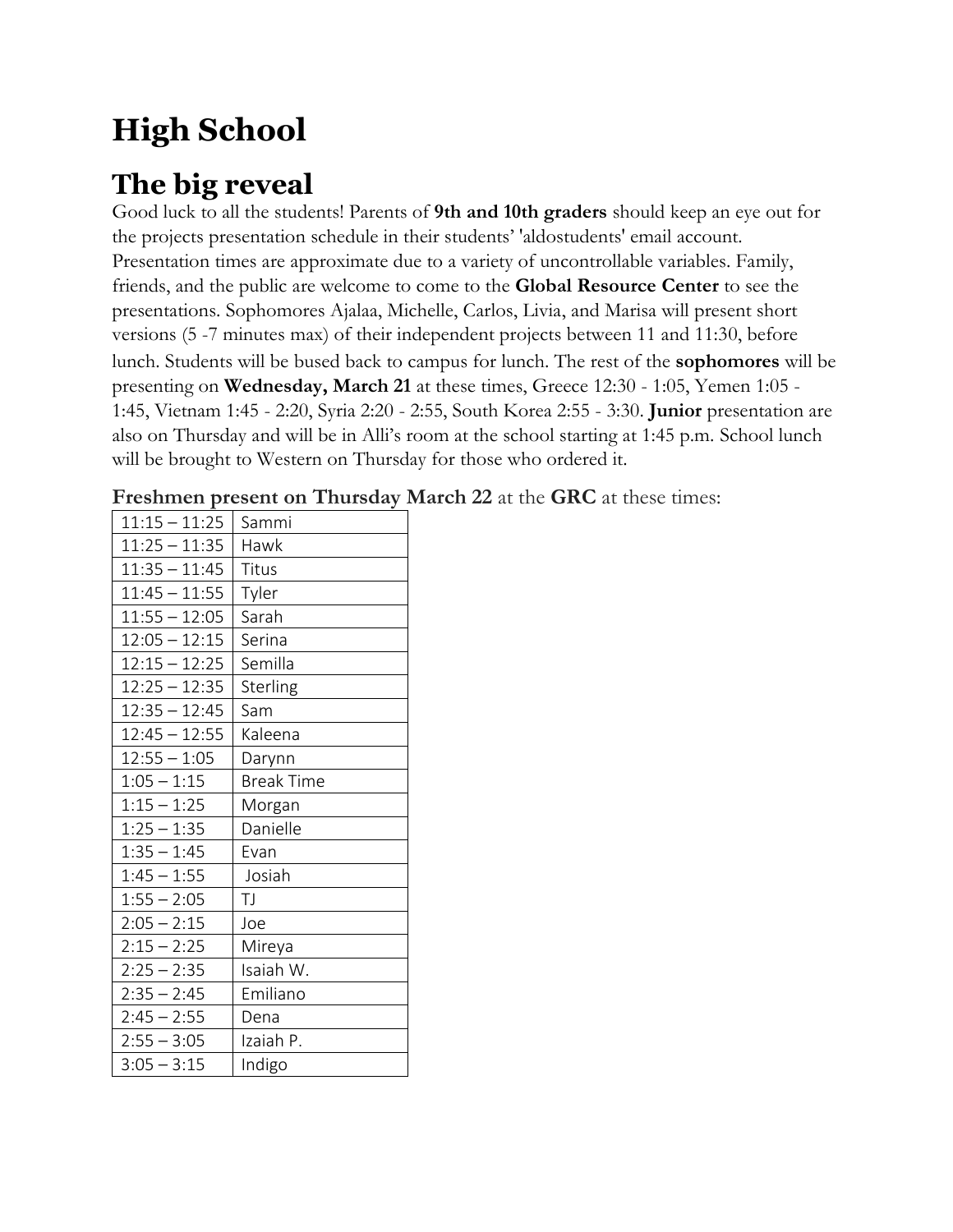## **CO**

**Friday March 23** the CO class will be working at The Volunteer Center with the 7th grade. **DO NOT** forget your **Big 5 (water bottle, lunch , wide brimmed hat, good shoes, and journal)**.

#### **YCC**

No internships on March 30. Be sure to let your mentor know.

## **Middle School**

#### **Water, Water everywhere**

World Water Day is March 22, and in honor of water worldwide, the **6th and 8th grades** will go to **The Bird Sanctuary** on the **Gila River on Friday March 23**. Yay! Be sure your guppy is prepared to get wet and then dry again. The BIG 5: healthy lunch and snacks, good shoes, 2 water bottles (not tiny little plastic ones!), a widebrimmed hat (yes, we mean it!), journal and pencil.

### **Help is on the way!**

8 th grade math and science teacher Aysh Heneghan is offering a **math and science study hall** this quarter every **Wednesday from 3:45 pm to 4:45 pm.** This study hall is primarily for students in his classes, but any middle school student is welcome to join. Parents/guardians interested in signing up their student can contact Mr. Heneghan at [dheneghan@aldocs.org](mailto:dheneghan@aldocs.org)

# **Community Events**

## **Enough is enough!**

The students from Margory Stoneman Douglas High School have organized a march in Washington D.C on March 24 to highlight the need and desire of much of the country to have a nationwide discussion about sensible gun laws. They are calling it **March for Our Lives**. People from around the country are organizing sister marches and walks in their own towns, Silver City included. If you too believe it is time to talk about guns with an open mind (for all sides of the issue) come to **Gough Park** this **Saturday March 24** starting at **10 a.m.** and join your community in walking and talking about what we can all do.